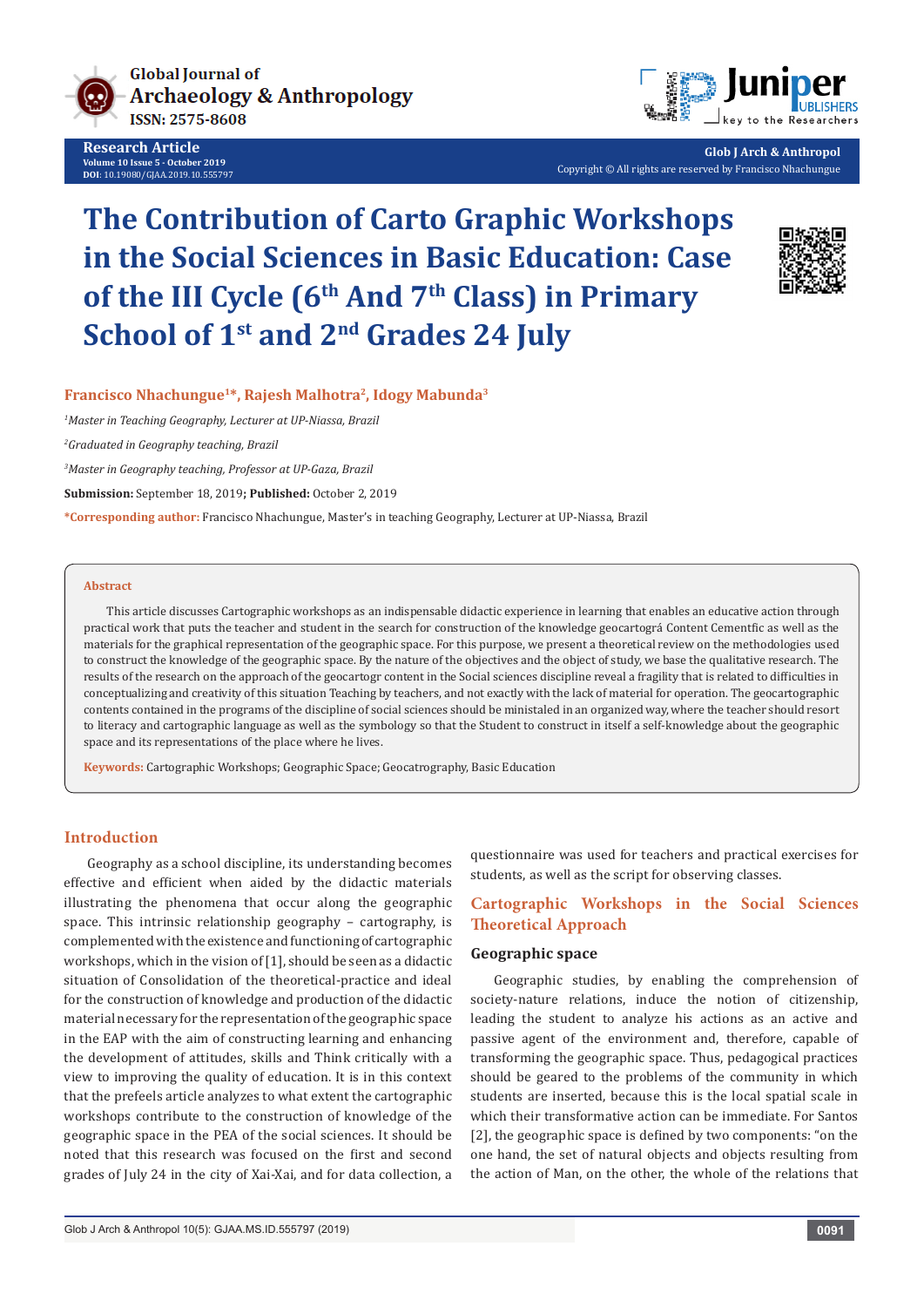define society. " The geographic space is appropriate in different ways by different peoples at different historical moments. Besides the natural factors, the occupation and use of a space depend also on the ideological construction and moments. The technological question is also another factor, because it determines or allows different ways of appropriating, occupying, maintaining and transforming this space. The history of the socalled relations between society and nature is, the substitution of a natural environment, by an increasingly artificialized means. In every fraction of the Earth's surface, the path that goes from one situation to another occurs in a particular way and the part of the "natural" and the "artificial" also varies, as well as changes but modalities of its arrangement. The geographic space Is understood as the production of society, as a result of the reproduction of the social relations of production in its entirety.

## **Cartographic offices**

The cartographic workshop is a fundamental space for the production of peculiar or specific didactic material in the PEA geography. For Carvalho [3], cartographic workshops are "didactic situations that allow an educative action through practical work or in the execution of activities that seek to build knowledge". They can also be considered as a working condition that is characterized by the responsible participation of each subject in the execution of a collective task. In this practical didactic activity in the production of didactic resources, each participant must do the work with zeal and responsibility considering that the fruit can be individual and or collective all engaged in the pursuit of knowledge construction More Systemed with the teacher's help. "The cartographic notions allow the student to perceive and criticize their everyday reality. This is extremely important in contemporary education [4]. However, it is possible through this work to make students learn to find themselves, and, above all, that they insist on the curiosity of knowing where certain places are located and the dynamics of phenomena, the physical, economic, social and The workshops contribute not only to the knowledge of geographic matters, but are of fundamental importance for students to perceive the aspects of geography at the local level, that is, a teaching from the reality that surrounds them. This allows students to think about their space, the place where they live, realizing the influence of it on the local, regional and global scale. Thus, they allow to construct learning and reinforce the development of attitudes and abilities, besides stimulating the student to create, invent, expanding the capacity of concentration, stimulating the thinking in a critical and strategic way. In order to improve the students ' learning performance, the teacher should always be able to change paradigms.

## **Learning Cartography in basic education**

The relevance of teaching cartography has shown great importance in the specific field of school learning, essentially in the capacity of interpretation, analysis of phenomena occurring on the surface and its representation is related to the Stage of cognitive development of the individual, where author Semielli [5] elaborated a cartography proposal for the initial classes and middle level, having summarized in the following molds: In the initial classes, a cartographic literacy work should be performed, with the initial support of the student's concrete space and the work with the graphic representation, subsequently reaching the cartographic representation. Taking advantage of the children's natural interest in the images, we should offer them visual features such as: drawings, photos, mockups, plants, maps, satellite imagery, figures, tables, games and representations made by other children. At this stage, the primary objective is the development of the notions of oblique vision and vertical vision; Three-dimensional image and two-dimensional image; Cartographic alphabet (point, line, area); Construction of the notion of legend; Proportion and scale and laterality/references, orientation [5].

For the first phase of elementary education in the case of MOçambique, we can frame the 1stto 7TH grade of EB in which the proposal for teaching cartography is based on two axes: to work with cartographic products already elaborated (maps, cards, plants) and three-dimensional and two-dimensional images (mockups, sketches and mind maps). On the first axis, the aim is to make the student a critical reader and, in the second, form the conscious mapper student. Other elements that influence the cartographic literacy Process can also be cited, such as: the symbolic function and the process of constructing spatial knowledge by the child. The symbolic function is acquired by the child, in socializing in society, as she perceives a link between signifier and meaning or the use of symbols and signs expressing a meaning. Signs are external marks that help man in tasks that require memory and attention. Examples of signs are speech, writing and the representation of space. The development of symbolic function is considered essential for the understanding and construction of the legend of the Maps [6]. This process of cartographic literacy can be carried out in the projective stage, which manifests from the age of 7 years, on average, the maps drawn by the children remain egocentric and iconic; However, they already present coordination and partial connection between the known places and better structured notions of direction, scale, orientation and perspective.

For Pandim [4], cartographic literacy "constitutes the starting point for students to understand what cartography is, to subsequently leave for a construction where students can do the analysis, localization and correlation of maps". Only with the notion of cartographic literacy that the student seeks tools that enable a conscious observation of the occurrence of phenomena of the real world having a more critical view, nevertheless, later that even can locate, analyse and Interpret various types illustrating the distribution informationIs and how one beds the maps. Silva & Castrogiovanni [7], explain that cartographic language "allows to systate information, express knowledge,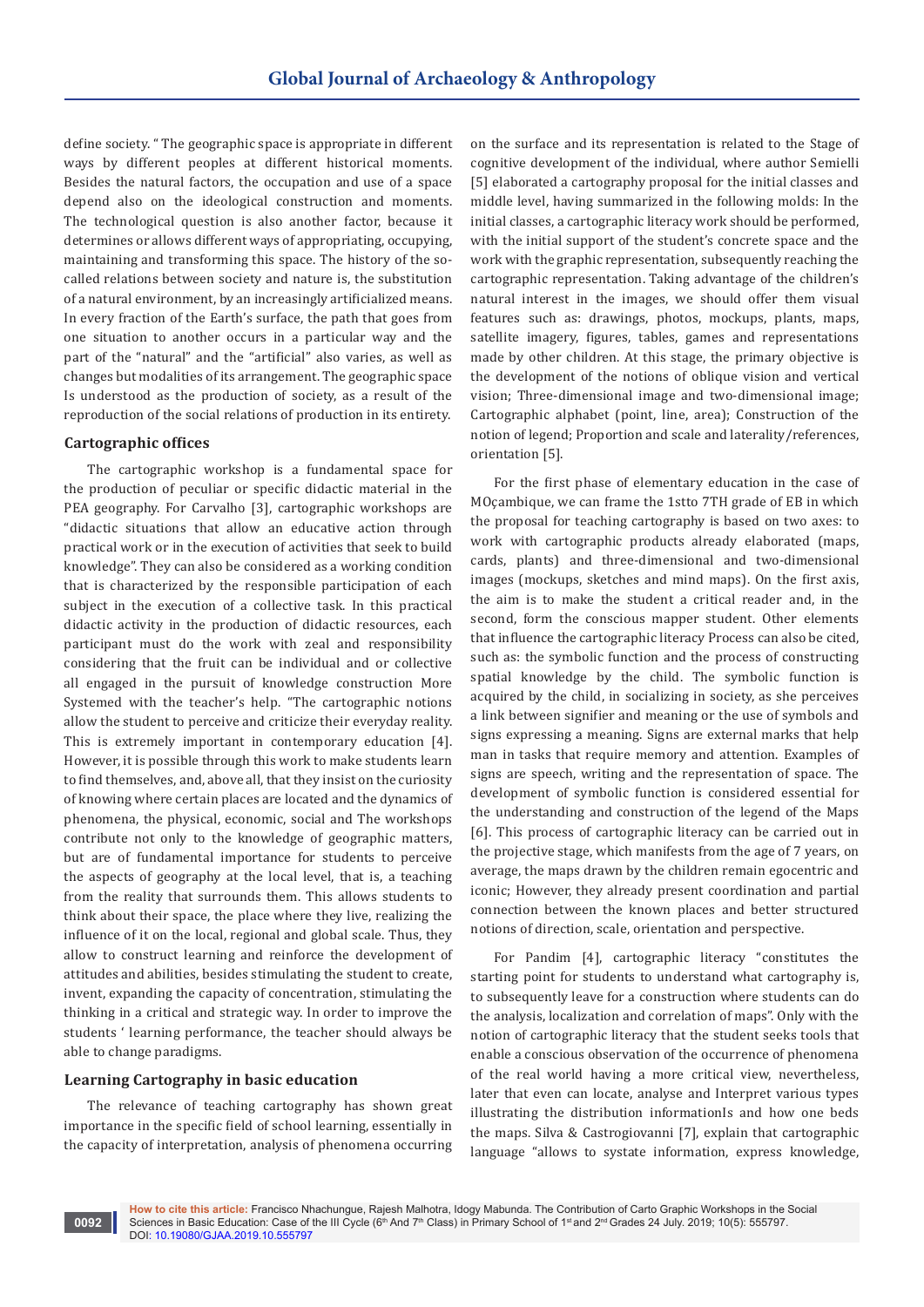study situations, among other things always involving the idea of the production of space, its organization and Distribution ". The authors show that cartographic language facilitates the organization of spatial data or information obtained in various situations as the result of a study of phenomena showing their knowledge in representation. This language can be difficult to apprehend for students, so it is up to the teacher of CS to make this learning more dynamic and understanding with reality. However, literacy and cartographic language are two fundamental components in the learning of cartography in basic education because of its pertinence in the organization of spatial information, expression of knowledge and the representation that are difficult to apprehend for students in the knowledge structure of geographic space.

#### **The Contribution of the Cartográ workshops fiCthe**

**The construction of the geographic space knowledge:** The notion of space in the individual goes through phases related to its evolution, in the construction of knowledge, concretely from the lived to the perceived and this to the conceived. The construction and representation of the space can be mades through plants, sketches, maps, mockups and other means that use cartographic language. This has the function of communicating and giving information about geographic space through signs. In the opinion "representation is made through signs. A sign is one that represents something for someone; Assumes that it is, an object that is represented and a receiver to whom the representation is directed"[6]. The signs enable communicative constructions of relationships of diversity, order or proportionality existing between quantitative and qualitative data.

Souza [8] It explains that "the construction of knowledge in geography is mainly based on ideas, experiences and discussions, from readings of reality, whose understanding can be greatly facilitated by the wide and adequate use of materials". Knowing the space experienced by the student with the help of the teacher in the reading of the geographic phenomena around them from the instruments produced by them help to enlarge the CCEG, thus, emphasize the use of OC in the EB. In this sense to have mental image of space is to condition you to construct a capacity that allows you to search and organize spatial information. When the categories are thought landscape, place, territory, region, understand how space interferes or influences changes, transformations that this reveals in the landscape, not as fragmented space and inequality, but through a space Constantly built through struggles and achievements.

**Strategies for teaching social sciences learning:** It should be noted that an approach to the light of the PEB in its description relates to the treatment of the contents within the discipline and the fundamental role that is contributing to the civic training of the citizen, giving him a better insertion in the environment in which he lives , allowing it an active

**0093**

participation in the social and conomic development of the country. According to INDE [9] It is essential that students can gradually read and understand their reality, position themselves, make choices and act judiciously; That can develop studies that focus on basic questions whose answers should be based on direct experiences and practical activities, for example, what? Where? As? Part of the principle that the student lives and coves in his natural environment where the CS show an interaction that leads to concurrent integration in the integral training of the student, combining the knowledge of the physical and social environment. The work of landscape representation should start with the characteristics that the student touches. This reading occurs directly through the observation of the landscape, or indirectly through photographs, literatures, videos, reports, etc. Thus, the teacher can whenever possible, organize excursions or take the classroom aerial images, common photographs, maps, etc.

From a geographic standpoint, "the search for explanation of the different landscapes as a result of their own combinations that mark their singularities is fundamental, because it allows obtaining solutions for different problems that may exist in each of them, " ibid. It is necessary to represent the space, because it is simultaneously, notion the category. Undoubtedly, these are two aspects of the same question, each one guarding its specificities but, at the same time, with its contributions so that students increase their knowledge about space as a notion and as a category. The teacher should consider the ideas that students have about the representation of space, that is, in all classes should be privileged to participate.

#### **Methodology**

This section presents the location and history of the study area, the sample, methods and techniques for collecting and analyzing research data.

**Study Area Localization:** The 1st and 2nd Grade elementary School 24 July, located between the streets Martires of Wirriamo and June 25th, shares N of the same enclosure with the direction of education of the city of Xai-Xai, next to the Provincial Directorate of Agriculture AND Front as TDM In the 2nd communal district of the municipality of Xai-Xai. Founded in 1923, in the colonial era and baptized in the name of Mozinho Albuquerque after colonizing the school was baptized on 24 July in the context of the nationalizations that hold up to our days. The school offers the primary level divided into three (3) Cycles: 1st cycle (1st to 2nd Class); 2nd cycle (3rd to 5th Class) and 3rd cycle (6th to 7th Class), working in 2 shifts. The school has a conventional fence, consisting of 8 classrooms, all filled by wallets in conditions saving some with disabilities. Two bathrooms, a teacher's room, three offices for the Director, Pedagogical Assistant and school secretariat respectively. It has a ballroom soccer field; Has a school production site; A canteen and garden.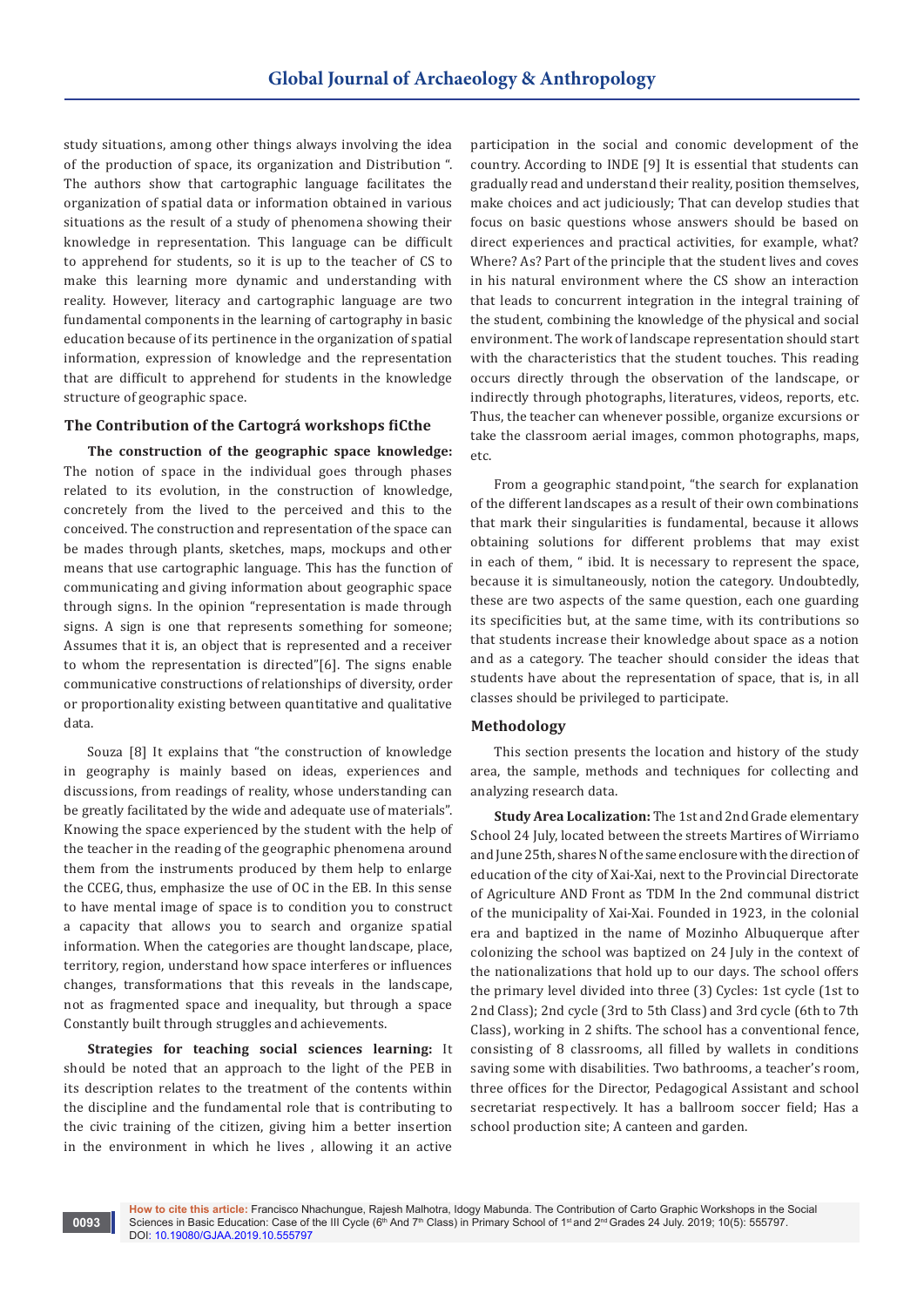**Methods, Techniques and instruments:** The type of research used is exploratory, which is concerned with identifying and describing the factors that determine or contribute to the occurrence of the phenomenon by supporting observation, allied with the inductive approach, where the generalization Derives from observations of cases of concrete reality, that is, the particular findings lead to the elaboration of generalizations. The data collection was based on the bibliographic research , and it was used to read and interpret the literature concerning books, articles, theses and dissertations that deal with the theme, as well as to documentNtos Normative as PEB and PCEB and Direct observation in the context of fieldwork and evaluating the execution of the activity in the classroom and also the collection of information through questionnaires. To represent the data and results of the search used the method description and aggregation that second DAYS "description is to explain through words, and in a way by minorized and orderly. The aggregation can be done with the help of tables, graphs or protocols of interviews. " In this perspective, in order to treat with specificity and objectivity (to quantify) the information obtained through the forms and questionnaires.

**Sample:** The VTE research and the randomly considering 25 students, being the representative part of each class of about 5 students of both sexes which corresponds to approximately 11% of each class, which served as a sample in the present study, with Age ranging from 11 to 14 years, being 12 males and 13 females. The school has 2 teachers of CS being teacher 1 (Pf1) of 6th class and teacher 2 (PF2) of the 7th class.

# **Results and Discussion**

## **Look of the beloved students**

The results presented here and analyzed emerged from the application of the survey to the students who were selected for this work, in order to understand the capacities in the act of the representation of the geographic space in the flat ma, of the places of its living and the elements it observes.

#### **Mental Map application in social sciences classes**

The mind map as a didactic instrument offers a global view of extreme value so that we can move more easily through the information. He doesn't tell you all the information, but he has the most important ones.

## **Mind Map (home to school route)**

We applied the workshop, the mental map, in which we requested that the students draw the route from their homes to the school on a flat surface It started with the distribution of the material (A4 paper, ruler, charcoal pencil and crayons) then an explanation chaired by the researcher, in order that "from the universe of the child to teach her to observe means to give her conditions to verify All important points of reality, which must be recorded through writing or even drawing. " This activity was aimed at verifying the degree of comprehension and analysis

of space, in addition to some basic notions of cartography and working with the concept of place, space and location of the points or aspects most relevant in their opinion. In this sense, Silvia (2006:94) focuses that "the category place does not underestimate the real, the lived and opens the way for the student to establish relationships with other places and with the world". One can consider the mental map a good tool to propel students to demonstrate their notions of place starting from their perspectives on the space closest to their reality, and with this it can establish diverse relationships between the local and the global Starting from a geographic concept as the place. They reflect the perception of the student's space. Mental letters are effective instruments to understand the values that individuals attribute to different places. The living space is the set of places of life of an individual. The house, the place of work, the itinerary from one to another place form the components of the living space [10].

It was verified from these drawings, a notion the capacity representative of the space of their daily experience mainly the streets of the city in the trajectory of home to school as well as other places that are relatively known, this can allow to give Address to whom you seek to locate a particular point in the city. In the first drawing according to the graph (2), (P4) about 48% summing (good and enough) of the students is that they managed to make an acceptable representation of this space, perhaps because it is the first experience more the indications of execution promises that with more work Using this tool students can build knowledge of the geographic space, and we think it is applicable in the approach of the CS classes [11].

## **Mental Map representation of the classroom**

In the second mental map of the classroom (Figure 1) in which we request that the students draw the interior of the room by identifying the existing objects, windows and doors, portfolio, teacher's secretariat and the picture. The design made in order to highlight its position in relation to the colleagues and the picture the notion of laterality and position and finally symbolize all elements represented by themselves. Pontuschka [10] emphasizes that the student's design "is for the teacher, an element of analysis on the cognitive development of a certain reality represented by the student." And so, these drawings end up offering teachers a series of information related to the reality experienced by the students. It was evidenced in this exercise, the student's delivery in flexion over the known space and that carries out activities in his daily life, thus seeks to bring some aspects that call it attention. However, with this order of idea, it is perceived that the mental maps constitute a powerful technique of visual and conceptual registration of information and can be elaborated by anyone, in Praticamente any age. Abdullah highlights that "the importance of consolidating the right-left and above relations-below, among the children to establish in the future the notions of orientation East-west and northsouth". This learning of position and laterality is, in principle,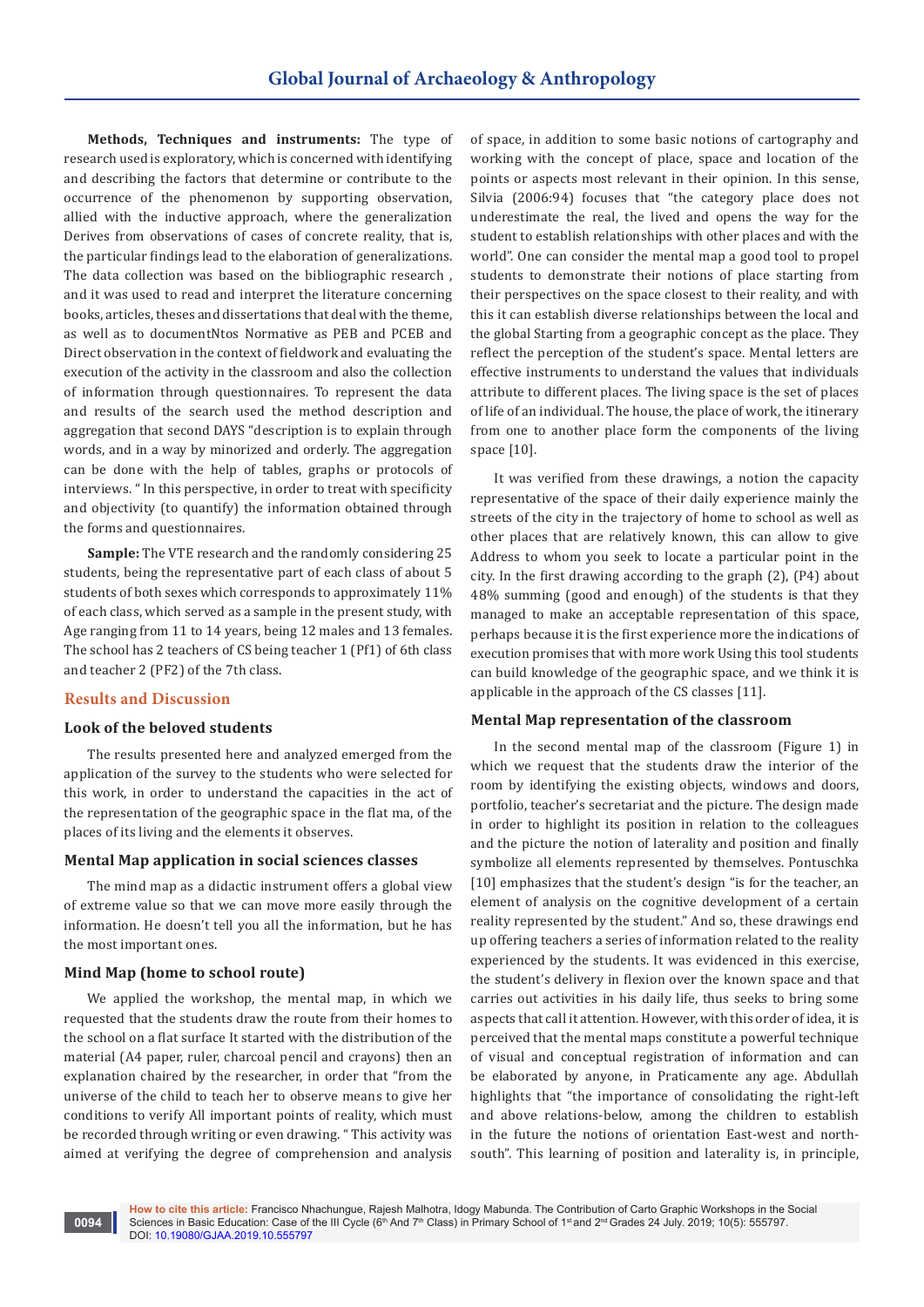the spatial orientation, which begins with the exploitation of the body itself by the child must be an important moment of cartographic literacy, which subsequently, at around 12 years of age, will follow For abstractions on cartographic language, which

includes symbols and signs through visual variables, which include points, lines and areas, and qualitative, quantitative and ordered information [12].



The mind map explores the fact that our brain "does not work in a linear way, but jumps from one idea to another, randomly, following the associations it discovers". The production of the mind map presupposes a non-sequently oriented orientation of the subjects to be represented, so you can jump to a subject or phenomena to represent in this way you have the opportunity to re-enter the graphic representation. The students were very happy to represent the classroom with the existing objects and showing the ability of laterality in knowing how to represent the quantity and position of portfolios exist on both sides and where it sits on the other hand the position what exists its FR ENT and back. The symbology stands out in this work as one can observe in the legend in each object has its color that distinguishes from the other for better interpretation of the reader. "The symbolic function is acquired by the child, in socializing in society, as she perceives a link between signifier and meaning or the use of symbols and signs expressing a meaning" [6]. The development of the symbolic function is considered essential for the understanding and construction of the legend of the maps. Of the students approached according to the graph (2), (P5) about 72% represented positively when added (good and satisfactory) with the caption the existing objects, (see table Appendix 4).

## **Conclusion**

When we portrayed the contribution of the cartographic workshops in the EAP of the social sciences in the 3rd cycle (6th and 7th Class), we interpreted several approaches to the content of the hypotheses raised throughout the present study, which contributed to the affirmation of the application of cartographic workshops as a fundamental didactic situation in the EAP for the construction of knowledge of the geographic space. It was from this study that it was verified the importance of the use

of cartographic resources in the teaching of geography contents, obviously verified from the exercises that we guided during the research in the cartographic workshop, and students have the Ability to graphically represent phenomena that observe their back building, a capacity, reflective attitude and critical thinking where creativity and rigor are associated with the geographic and cartographic reading of maps. Evidently, we can ascertain that the view and performance of teachers who teach the discipline of social sciences about the cartographic workshops or, the geocartografic contents, which the prior, constitutes a difficulty in addressing the contents, in many Cases are related to teacher education, which nevertheless has a strong relationship between teaching quality and teacher education, that this is the responsibility of the guardians who tutor the educational system, in order to condition a teacher education that Respond to the needs required in acting as a skill and quality in the creativity of the production of didactic media to facilitate their work.

# **Suggestions**

The cartographic workshops are of great importance in the teaching-learning process, in the analysis of cartographic representations in the understanding and construction of the concept of geographic space in the classroom and that enables the teacher to work with Various geocartografic themes. Thus, the production of cartographic resources useful map, mockup, gaping, poster, from the knowledge antecedents of the students, thus starting the quick understanding of the geographic space having concepts on the Laterality and position and that in all classes of social sciences, the teacher should take with him the map as a didactic means to concreter the connection of theory and practice. We suggest to the teacher a cartographic literacy that tends to develop competencies related to reading, interpreting

**How to cite this article:** Francisco Nhachungue, Rajesh Malhotra, Idogy Mabunda. The Contribution of Carto Graphic Workshops in the Social Sciences in Basic Education: Case of the III Cycle (6<sup>th</sup> And 7<sup>th</sup> Class) in Primary School of 1<sup>st</sup> and 2<sup>nd</sup> Grades 24 July. 2019; 10(5): 555797. DOI: [10.19080/GJAA.2019.10.555797](http://dx.doi.org/10.19080/GJAA.2019.10.555797)